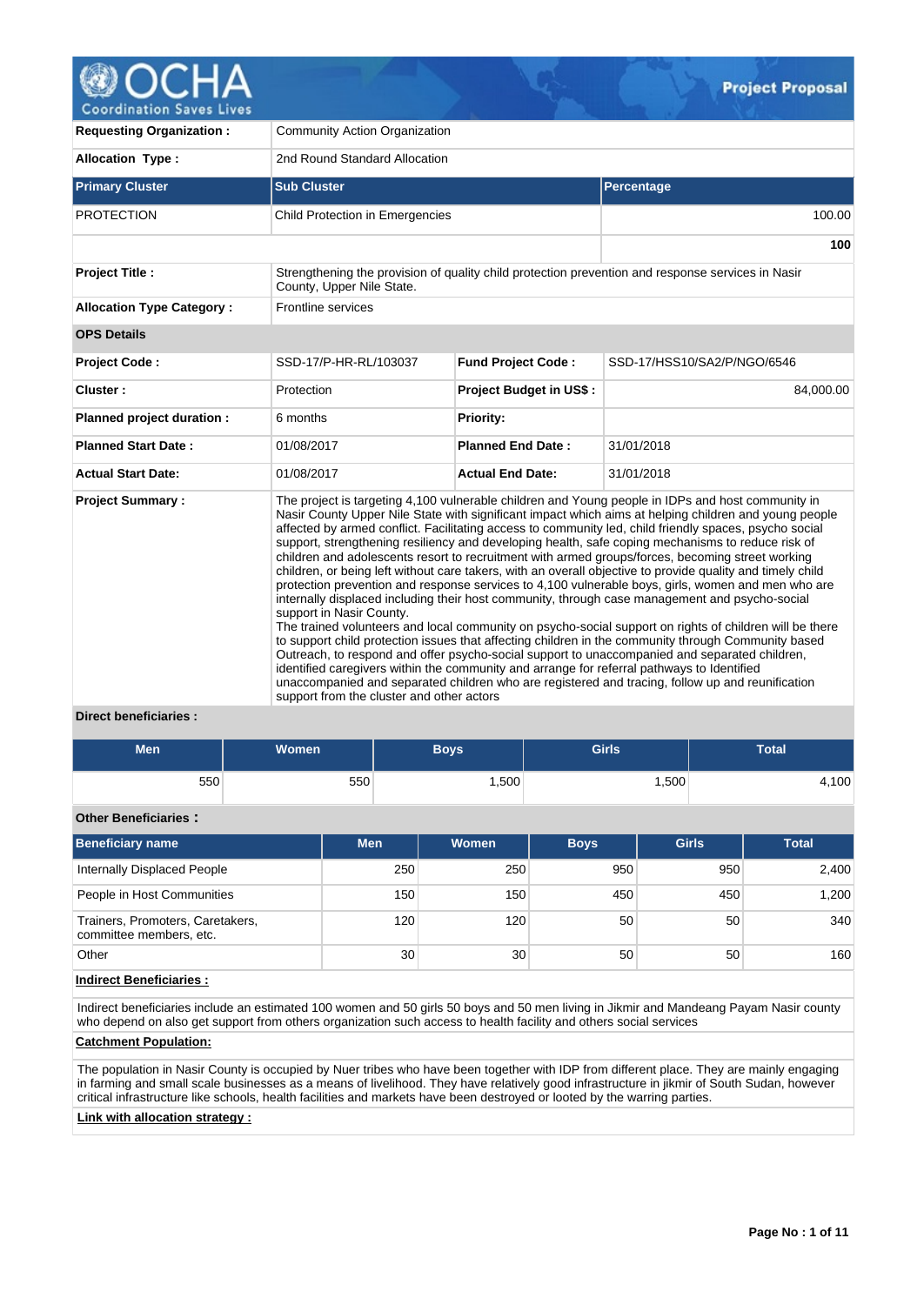The strategy has prioritized protection as the top need among the targeted counties. This project is envisioned to Strengthening the provision of quality child protection prevention and response services in Nasir County, Upper Nile State. These are children whose destiny is bound to be jeopardized, unless immediate response is undertaken. The intervention will be done through psycho-social support, identification, registration documentation and reunification of both the separated and unaccompanied children. We shall liaise with the area civil leaders to select and empower the teachers and children in the most vulnerable the activities shall include mapping, provision of PSS, FTR and awareness raising mobilization that would reduce the psycho-socio and economic risk of children in targeted areas, establishment CFS and support vulnerable children. These interventions match with our organizational objectives and work that we have been carrying out for the last 4 years.

#### **Sub-Grants to Implementing Partners :**

| <b>Partner Name</b>                                   | <b>Partner Type</b> | <b>Budget in US\$</b>       |  |
|-------------------------------------------------------|---------------------|-----------------------------|--|
|                                                       |                     |                             |  |
|                                                       |                     |                             |  |
|                                                       |                     |                             |  |
| Other funding secured for the same project (to date): |                     |                             |  |
|                                                       |                     |                             |  |
| <b>Other Funding Source</b>                           |                     | <b>Other Funding Amount</b> |  |

# **Organization focal point :**

| <b>Name</b>           | <b>Title</b>              | Email                         | <b>IPhone</b> |
|-----------------------|---------------------------|-------------------------------|---------------|
| Lam David Kuach       | <b>Executive Director</b> | Commaction.org@gmail.com      | +211955472577 |
| Lillian Achan Kennedy | protection Coordinator    | cao.childprotection@gmail.com | +211955006209 |

## **BACKGROUND**

## **1. Humanitarian context analysis**

In the recent past, the South Sudan has experienced political turbulence leading to insecurity and inter-communal conflicts resulting in loss of life, destruction of property and population displacements. This has increased levels of humanitarian catastrophes particularly in three State of Greater Upper Nile including, the most affected county being Nasir. Fighting in Nasir County in January 2017 displaced an estimated 33,000 people, including around 22,110 who were staying in the four locations near the border with Ethiopia that were visited by the Inter-Agency Rapid Needs Assessment according to IRNA report 2017 .The first attack on 2 January 2017 displaced people , homes were reportedly looted and burnt, ten people, including six children, were reportedly killed, more than 20 children were reported as missing or separated, and cases of sexual violence on children were reported. The majority of people displaced by the fighting were women, children and the elderly, including persons with specific needs.

An estimated 4,000 people are staying with host communities in Jikmir center and Retguk village in Maker payam; more than 11,500 people were staying in and around Malual, including at the cattle camp; and a further 6,600 people were estimated to be staying in Bou village of stretching along the Giro river. In addition to the IDPs in the four locations that the IRNA team visited, the IRNA team estimated that a further 11,000 people were likely to be displaced within Nasir County, considering that such payams as Kuerengke were reportedly completely deserted and based on November 2016 General Food Distribution (GFD) registration provided by local authorities.

The children have suffered traumatic experiences with majority saying they have witnessed their parents and relatives being killed in the fighting. Parents who fled to neighboring Ethiopia have children who have not been accounted for. CAO intends to work with partners in ground to analyze Child Rights issues and Child Protection trends in Upper Nile and explore strategies for developing a feasible child protection programming for the IDP and host community affected by the on-going violence in which children are the most affected. As the conflict may be protracted and the underlying factors are not likely to be resolved any time soon it is possible that the situation will remain severe for some time.

• To address underlying vulnerabilities, rather than targeting individual groups or categories of vulnerable children with disparate initiatives • Improving coordination, maximizing scarce resources, and eliminating duplication, since a system is better placed to continually identify and address gaps in child protection in an ongoing way, linking children with a range of services and actors, it frequently maximizes benefit from finite resources

• Place a strong emphasis on prevention in compliance with the 'best interests' principle and thereby also achieve greater long-term costeffectiveness.

• To develop and maintain links with other systems or act in concert with them in order to meet all child protection needs

#### **2. Needs assessment**

It is clear from the above humanitarian context analysis that boys, girls' men and women living in Nasir County are facing critical protection threats. According to REACH Situation overview of upper Nile state as of March 2017, Nasir County reported 53% deaths with a number of children included in what is likely indicative of the ongoing insecurity in Upper Nile. Conflict was the most common cause of death, reported by 87% of respondents in the report.

According to IRNA assessment conducted in January 2017, there is a breakdown in community protection mechanisms as IDPs are scattered in different areas and armed actors remain present in multiple locations in Nasir County. The assessment team also reports presence of UASC who have been exposed to harsh weather conditions indicating a breakdown in the family ties. An estimated 1,000 people were killed, 1,300 women and girls raped and 1,600 women and children (mostly girls) abducted) while boys faced forced recruitment by armed groups / actors in Jikmir, Mandeang payams. The young boys who remained were forcefully recruited into the army. There is an urgent need to respond to protection issues affecting children in order to save lives.

Returnee Children, the elderly, and people with disabilities have been particularly vulnerable during displacement and are returning home to start afresh, look for their family members and hang on the hope that one day they will be re-united with their loved ones. The working caseload of existing UASC children, according to the key community informants is estimated at 2000 boys and 1000 girls below 18 years. CAO intends to provide FTR services to the identified UASCs. According to the South Sudan Humanitarian Needs Overview 2017, an estimated one million children across the country are suffering from psycho social distress and at risk of developing negative coping mechanisms. Community based psycho-social support strategies by CAO's child protection team will be used to reach out to children in the communities through various CFS activities using local and other readily available material for playing. CAO shall also build the capacity of key community members like PTA and CPCBN in order to support distressed children with psycho-social support services at the community level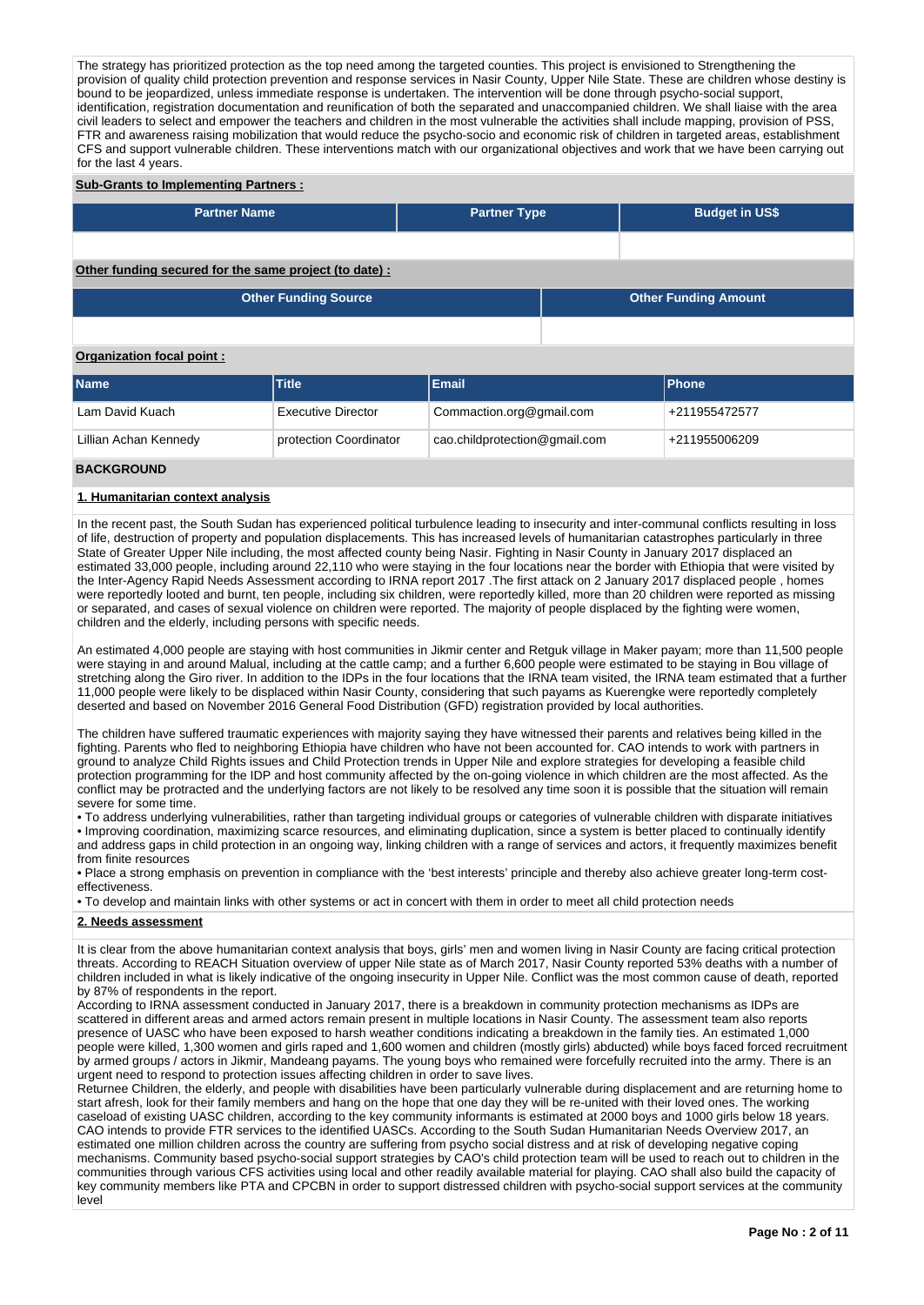#### **3. Description Of Beneficiaries**

The beneficiaries of this project shall be 4,100 beneficiaries (550 Men, 550 Women, 1500 girls &1500 boys ). Internal Displaced person 250 Men, 250 women, 950 Boys, 950 Girls, People in the host communities 150 Men, 150 Women, 450 Boys, 450 Girls, Trainers, promoters, caretakers, committees, etc. 120 Men, 120 Women, 50 Boys, 50 Girls, Others 30 Men, 30 Women, 50 Boys, 50 Girls.

#### **4. Grant Request Justification**

The proposed project is in line with the objectives of SSHF strategy of providing resources for the most critical and time-sensitive life-saving activities. CAO will be providing lifesaving services for children in Nasir County affected by conflict.

To rebuild education and to enable healthy development, it is vital to promote healing, social integration, and recovery. An essential first step is to provide structured activities that normalize life, aid emotional and social integration, and reduce the current idleness of many children and youth, which increases their vulnerability and works against psychosocial recovery. When properly designed, these activities enable the recovery of most children, although a small number of severely traumatized children will need special assistance. The activities will take place in safe spaces where parents can participate, support each other, and engage in planning around meeting children's nee ds. Conducted communally, these activities can help to rebuild the protection of children, adolescents and families in Fangak County. In addition, the activities will provide positive engagement of adolescents, who have lived through disturbing and confusing events, seen families and communities torn apart by suspicion and violence, and lost important educational opportunities. Since the adolescents are significant actors who can contribute either to peace or to continued violence, the program will promote adolescents resilience activities and engage them in promoting peace and living in harmony as well as assist in PSS related activities to younger children in Nasir County

#### **5. Complementarity**

CAO is a full member of child protection Sub-Cluster, PSS, FTR, MRM, CAAFAG GBV working groups; it has been operating in Fangak, Pigi, Ulang and some part of Nasir Counties for the last two years. We have been offering child protection humanitarian services among the targeting IDP and Host Community especially the vulnerable children, in terms of psycho-socio support to the children, and other community-based interventions in the area. This new project of strengthening the provision of quality child protection prevention and response services will compliment and strengthen our earlier and ongoing efforts. A combination of the latter with the former will make an integrated response to the plight of the vulnerable children in Nasir County

#### **LOGICAL FRAMEWORK**

#### **Overall project objective**

To provide quality and timely child protection prevention and response services to 5,200 vulnerable boys, girls, women and men who are internally displaced including their host community by December 2017 .

#### **PROTECTION**

| <b>Cluster objectives</b>                                                                                               | Strategic Response Plan (SRP) objectives                                                             | <b>Percentage of activities</b> |
|-------------------------------------------------------------------------------------------------------------------------|------------------------------------------------------------------------------------------------------|---------------------------------|
| Protection response services are available in<br>all counties that are heavily affected by<br>conflict or displacement. | SO1: Save lives and alleviate the suffering of<br>those most in need of assistance and<br>protection | 100                             |

**Contribution to Cluster/Sector Objectives :** This Child Protection project will contribute to all Cluster/Sector objectives for comprehensive and responsive intervention. CAO shall work to ensure that people affected by conflict receive immediate response as a live saving and to improve suffering to men and boys, women and girls. We will use Community based approaches to safeguard that the intervention is participatory and by ensuring a Do No Harm approach will effective coping mechanisms, self-reliance and renaissance of people's livings for quick regaining

#### **Outcome 1**

strengthen the reunification process for separated, unaccompanied children and referred case management and enhanced coordination among stakeholders in the project location

# **Output 1.1**

#### **Description**

Identification, registration and documentation of Unaccompanied and separated and 100 (50 boys and 50 girls) children and family tracing and reunification facilitated in Nasir County

#### **Assumptions & Risks**

The major risk that may threaten this project would be the uncertain resumption of insurgency in the area. However, if the ongoing peace initiatives being brokered by various key players prevail, and all the stakeholders cooperate as required, the project will succeed.

#### **Indicators**

|                 |                                                                              |                                                                                                                          | <b>End cycle beneficiaries</b> |              |    |                   | End<br>cycle  |  |
|-----------------|------------------------------------------------------------------------------|--------------------------------------------------------------------------------------------------------------------------|--------------------------------|--------------|----|-------------------|---------------|--|
| Code            | <b>Cluster</b>                                                               | <b>Indicator</b>                                                                                                         | <b>Men</b>                     | <b>Women</b> |    | <b>Boys</b> Girls | <b>Target</b> |  |
| Indicator 1.1.1 | <b>PROTECTION</b>                                                            | Number of vulnerable children, including UASC<br>registered and received individual support from<br><b>CP Help Desks</b> |                                |              | 50 | 50                | 100           |  |
|                 |                                                                              | <b>Means of Verification:</b> CPIMS, FTR offline data, FTR Record books monthly and quarterly Activity Report            |                                |              |    |                   |               |  |
| Indicator 1.1.2 | <b>PROTECTION</b>                                                            | Number of children reunified through FTR<br>services                                                                     |                                |              | 10 | 10                | 20            |  |
|                 |                                                                              | <b>Means of Verification:</b> Reunification forms, CPIMS, monthly and quarterly report                                   |                                |              |    |                   |               |  |
| Indicator 1.1.3 | <b>PROTECTION</b>                                                            | Number of vulnerable children, including UASC<br>registered and received individual support from<br><b>CP Help Desks</b> |                                |              | 15 | 15                | 30            |  |
|                 | <b>Means of Verification:</b> Attendand sheet, 5 W and weekly/monthly report |                                                                                                                          |                                |              |    |                   |               |  |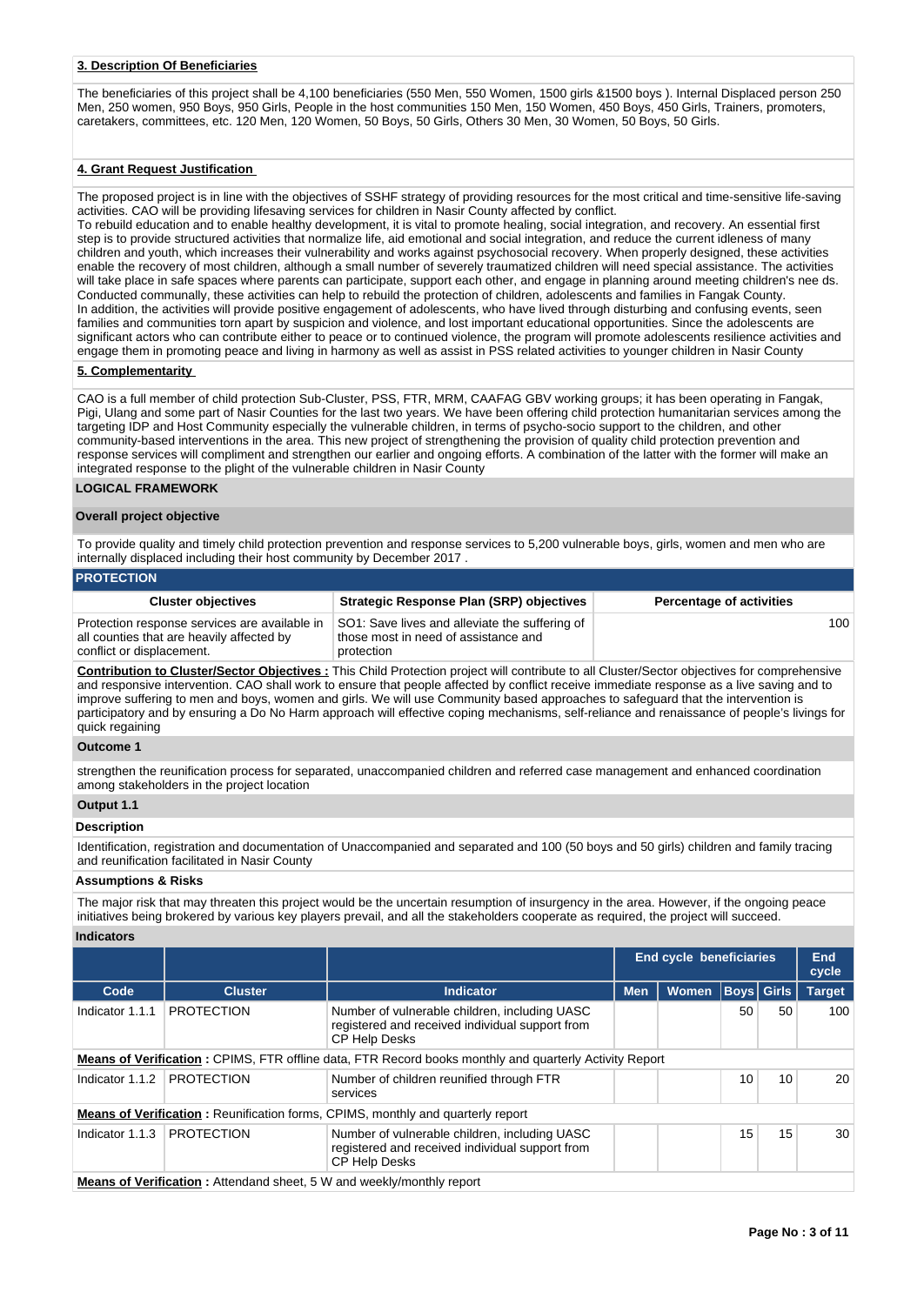## **Activities**

## **Activity 1.1.1**

CAO 2 FTR officers, and 4 FTR Facilitators conduct monthly identification, registration documentation and family tracing for unaccompanied and separated 50 boys and 50 girls in the project location.

## **Activity 1.1.2**

CAO FTR staff conduct monthly follow up follow up visits to the registered children under CPIMS and support vulnerable children within interim care families.

## **Activity 1.1.3**

CAO 2 CPO , 2 FTR officer and 4 FTR facilitators are training for 2 days on SOPS and others FTR procedures to provide timely and quality FTR services during the implementation. by the program coordinator

# **Activity 1.1.4**

CAO staff will establish individual case management for Unaccompanied, separated and others identified most vulnerable children at the community in the project location.

## **Activity 1.1.5**

provision of support to the children in the high need on vulnerable families and successful tracing children for reunification package and others non food items base on the need by CAO.

## **Activity 1.1.6**

Support establishments of children's help desk for quick response on children issues in emergencies, human right abuse and child protection issues.

## **Outcome 2**

improve the psycho-social support and well-being of children affected by conflict and others vulnerable children in Nasir county

#### **Output 2.1**

# **Description**

3,000 internal conflict affected children (1,500 boys, 1,500 girls) are provided with community based psycho-social support Services and CFS services using minimum standards;

#### **Assumptions & Risks**

Adolescents/youths willing to participate in project activities.

Increased insecurity posing risks to staff Mitigation

Participate in information sharing venues and rapidly respond to security updates and equip staff to operate in volatile environments to support staff and beneficiary safety

#### **Indicators**

|                 |                                                                  |                                                                                                                                                                 |                            | <b>End cycle beneficiaries</b> |           |                   | <b>End</b><br>cycle |  |  |  |  |
|-----------------|------------------------------------------------------------------|-----------------------------------------------------------------------------------------------------------------------------------------------------------------|----------------------------|--------------------------------|-----------|-------------------|---------------------|--|--|--|--|
| Code            | <b>Cluster</b>                                                   | <b>Indicator</b>                                                                                                                                                | <b>Men</b><br><b>Women</b> |                                |           | <b>Boys Girls</b> | <b>Target</b>       |  |  |  |  |
| Indicator 2.1.1 | <b>PROTECTION</b>                                                | Number of emergency affected children receiving<br>psychosocial support through provision of child<br>friendly spaces or other community-based<br>interventions |                            |                                | 1,50<br>0 | 1,50<br>0         | 3.000               |  |  |  |  |
|                 |                                                                  | <b>Means of Verification:</b> Monthly, Quarterly activities report, CFS attendance sheet                                                                        |                            |                                |           |                   |                     |  |  |  |  |
| Indicator 2.1.2 | <b>PROTECTION</b>                                                | Number of sessions conducted for CP monitoring<br>and mainstreaming                                                                                             |                            |                                |           |                   | 300                 |  |  |  |  |
|                 | <b>Means of Verification:</b> Picture and month/Quarterly report |                                                                                                                                                                 |                            |                                |           |                   |                     |  |  |  |  |
| Indicator 2.1.3 | <b>PROTECTION</b>                                                | Number of individuals reached with messages on<br>GBV prevention and services                                                                                   |                            | 250                            | 300       | 300               | 1.100               |  |  |  |  |
|                 |                                                                  | Magnes of Vaulflantinus cumululumet attausianum alumnta selatora of the second and appeala                                                                      |                            |                                |           |                   |                     |  |  |  |  |

**Means of Verification** : participant attendance sheets, picture of the even and agenda

#### **Activities**

#### **Activity 2.1.1**

PSS officer and PSS facilitators will organized weekly structured and semi-structured recreation and life skills activities in 4 (CFS) children friendly spaces center targeting and others existing community structure (1,500 boys; 1,500 girls) in Nasir County

#### **Activity 2.1.2**

Organize 2 training to CAO PSS staff and CFS facilitators to provide quality child-friendly spaces with minimum standards and prevent violations against boys and girls .

#### **Activity 2.1.3**

Conduct case management and referrals to the vulnerable children, using the minimum standards and referral pathway.

#### **Activity 2.1.4**

CAO staff conduct weekly/monthly outreach PSS to 100 boys and 100 girls to households with children not reaching CFS centre in Nasir county

#### **Activity 2.1.5**

CAO Staff will organize PSS session/events to community based child protection committee or caregivers to support awareness, prevention, and response to CP issues in Nasir County.

## **Activity 2.1.6**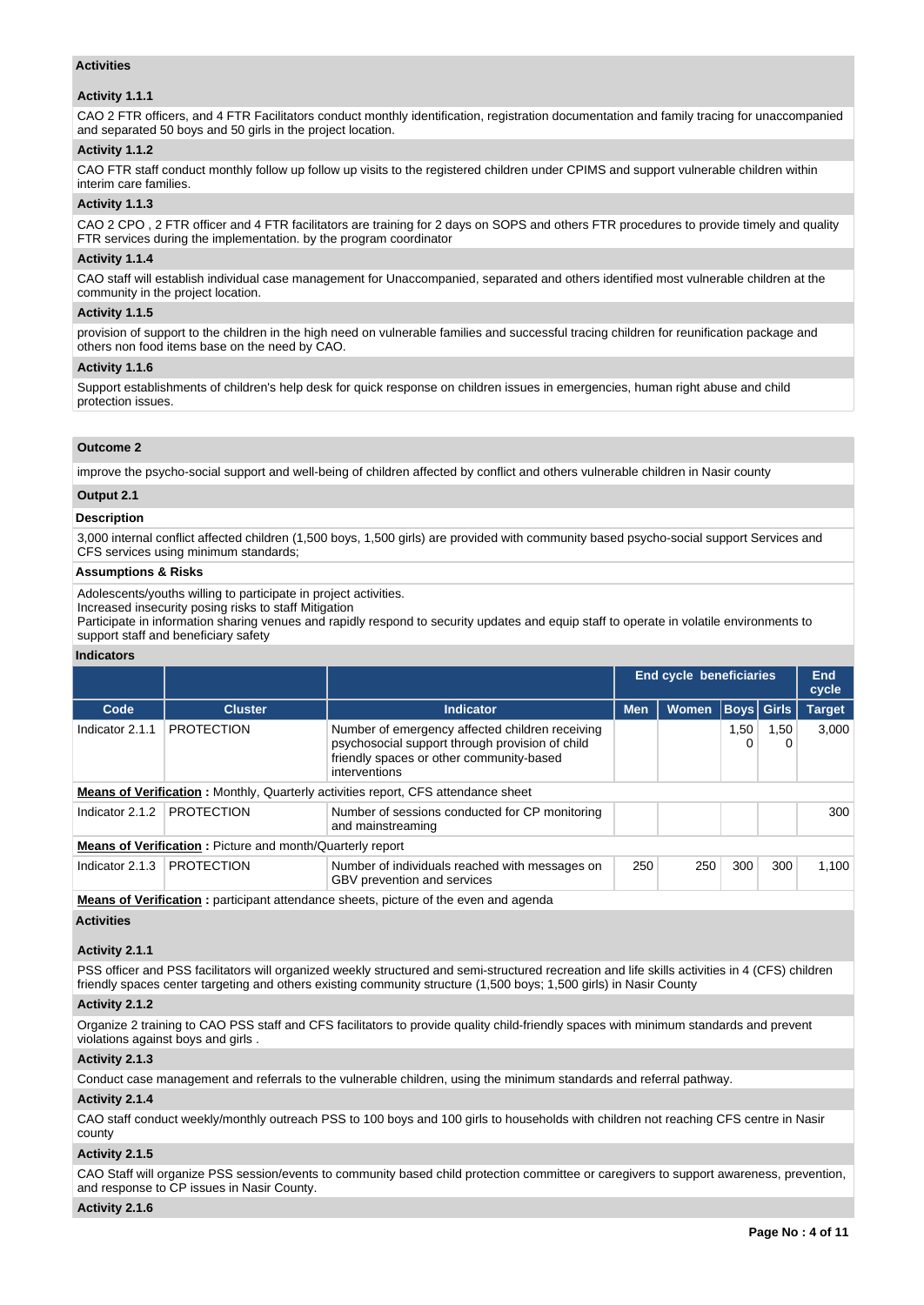CAO program coordinator and senior child protection officers will conduct 2 days' refreshment training to adolescent children on CP issue (10 per payam) (15 Girls and 25 Boys)

## **Activity 2.1.7**

CAO will organize refresher training to 40 CPCBN and community Leaders on child grave violation and CP issues to (20 Female and 20 Male). this training will be conducted by the program coordinator and 2 senior child protection officer.

## **Activity 2.1.8**

CAO child protection teams in Nasir will conduct monthly awareness to the community about GBV prevention, respond and identification of children with protection concern at the community

**Additional Targets :**

# **M & R**

# **Monitoring & Reporting plan**

Community Action Organization has a full time Monitoring and Evaluation Officer who will manage the data collection and analysis and conduct periodic project visits. The planned SSHF project will adopt a participatory monitoring approach that involves stakeholders' monthly meeting to evaluation the progress of project implementation. CAO Field coordinator and Child Protection Officer will monitor PSS outside the schools and CFS activities using a standard checklist to ensure alignment to minimum standards. Weekly statistical and narrative updates will be shared with the CP working group and with other stakeholders.

Community Action Organization will monitor the activities against output indicators as well as alignment to minimum standards. And furthermore will eventually employ the monitoring tools such as, monthly meetings of community CP volunteers, Caregiver, PTA, key informant interviews with local leaders and focus group discussion with children. The outcome of the monitoring report will inform the implementation strategy to improve operational effectiveness, alignment to CP minimum standard. Reporting plan

Field Senior child protection Officer will generate weekly activity reports, including dis-aggregated beneficiary data. And the Child Protection coordinator will compile the update report, disseminate the report at the weekly CP working group meeting and submit the report to the CP Sector and weekly humanitarian updates for the CP Sub Cluster and monthly/Quarterly will compile periodic project reports to SSHF based on standard reporting requirements.

The project will generate the following reports:

• Weekly statistical and narrative report to the CP working group and humanitarian cluster.

- Periodic progress reports shared with donors (SSHF) and key stakeholders.
- End of Project Report shared with donors (SSHF) and key stakeholders.
- End of Project Evaluation Report shared with donor and key stakeholders.

#### **Workplan**

| Activitydescription                                                                                                                                                         | Year |   | 2 |  |  | 8        | 9            | 10                  | l 11     |              |
|-----------------------------------------------------------------------------------------------------------------------------------------------------------------------------|------|---|---|--|--|----------|--------------|---------------------|----------|--------------|
| Activity 1.1.1: CAO 2 FTR officers, and 4 FTR Facilitators conduct monthly<br>identification, registration documentation and family tracing for unaccompanied and           | 2017 |   |   |  |  |          |              | $X$ $X$ $X$ $X$ $X$ |          |              |
| separated 50 boys and 50 girls in the project location.                                                                                                                     | 2018 | X |   |  |  |          |              |                     |          |              |
| Activity 1.1.2: CAO FTR staff conduct monthly follow up follow up visits to the<br>registered children under CPIMS and support vulnerable children within interim           | 2017 |   |   |  |  | X        | <b>X</b>     | $\times$            | <b>X</b> | $\mathsf{X}$ |
| care families.                                                                                                                                                              | 2018 | X |   |  |  |          |              |                     |          |              |
| Activity 1.1.3: CAO 2 CPO, 2 FTR officer and 4 FTR facilitators are training for 2<br>days on SOPS and others FTR procedures to provide timely and quality FTR              | 2017 |   |   |  |  | X        |              |                     | X        |              |
| services during the implementation, by the program coordinator                                                                                                              |      |   |   |  |  |          |              |                     |          |              |
| Activity 1.1.4: CAO staff will establish individual case management for<br>Unaccompanied, separated and others identified most vulnerable children at the                   | 2017 |   |   |  |  | X        | $\mathsf{X}$ | <b>X</b>            | ΙX.      | $\mathsf{X}$ |
| community in the project location.                                                                                                                                          |      | X |   |  |  |          |              |                     |          |              |
| Activity 1.1.5: provision of support to the children in the high need on vulnerable<br>families and successful tracing children for reunification package and others non    |      |   |   |  |  | X        | ΙX.          | <b>X</b>            | ΙX.      | $\mathsf{X}$ |
| food items base on the need by CAO.                                                                                                                                         | 2018 | X |   |  |  |          |              |                     |          |              |
| Activity 1.1.6: Support establishments of children's help desk for quick response on<br>children issues in emergencies, human right abuse and child protection issues.      | 2017 |   |   |  |  | X        | $\mathsf{X}$ | <b>X</b>            | ΙX.      | $\mathsf{X}$ |
|                                                                                                                                                                             | 2018 |   |   |  |  |          |              |                     |          |              |
| Activity 2.1.1: PSS officer and PSS facilitators will organized weekly structured and<br>semi-structured recreation and life skills activities in 4 (CFS) children friendly | 2017 |   |   |  |  | <b>X</b> | $\mathsf{X}$ | Ix.                 | ΙX.      | $\mathsf{X}$ |
| spaces center targeting and others existing community structure (1,500 boys;<br>1,500 girls) in Nasir County                                                                | 2018 | X |   |  |  |          |              |                     |          |              |
| Activity 2.1.2: Organize 2 training to CAO PSS staff and CFS facilitators to provide<br>quality child-friendly spaces with minimum standards and prevent violations         | 2017 |   |   |  |  | X        |              |                     |          | X            |
| against boys and girls.                                                                                                                                                     | 2018 |   |   |  |  |          |              |                     |          |              |
| Activity 2.1.3: Conduct case management and referrals to the vulnerable children,<br>using the minimum standards and referral pathway.                                      | 2017 |   |   |  |  | X        | Ιx.          | $\times$            | ΙX.      | $\mathsf{X}$ |
|                                                                                                                                                                             |      | X |   |  |  |          |              |                     |          |              |
| Activity 2.1.4: CAO staff conduct weekly/monthly outreach PSS to 100 boys and<br>100 girls to households with children not reaching CFS centre in Nasir county              |      |   |   |  |  | X        | ΙX.          | <b>X</b>            | ΙX.      | $\mathsf{X}$ |
|                                                                                                                                                                             | 2018 |   |   |  |  |          |              |                     |          |              |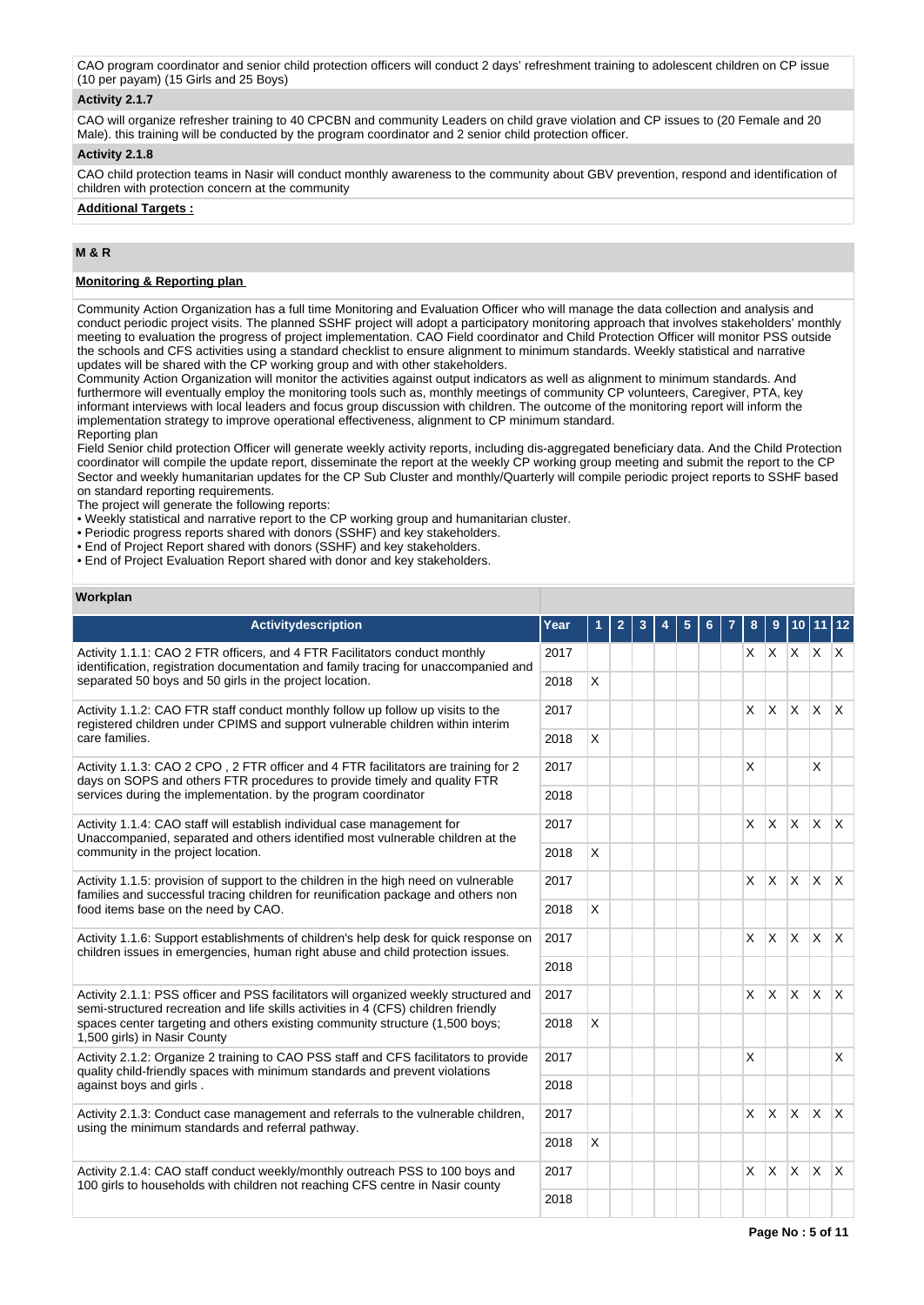Activity 2.1.5: CAO Staff will organize PSS session/events to community based child protection committee or caregivers to support awareness, prevention, and response to CP issues in Nasir County.

Activity 2.1.6: CAO program coordinator and senior child protection officers will conduct 2 days' refreshment training to adolescent children on CP issue (10 per payam) (15 Girls and 25 Boys)

Activity 2.1.7: CAO will organize refresher training to 40 CPCBN and community Leaders on child grave violation and CP issues to (20 Female and 20 Male). this training will be conducted by the program coordinator and 2 senior child protection officer.

Activity 2.1.8: CAO child protection teams in Nasir will conduct monthly awareness to the community about GBV prevention, respond and identification of children with protection concern at the community

| 2017 |   |  |  |  |          | $\times$ |                          | X            |
|------|---|--|--|--|----------|----------|--------------------------|--------------|
| 2018 |   |  |  |  |          |          |                          |              |
| 2017 |   |  |  |  |          |          | X                        |              |
| 2018 |   |  |  |  |          |          |                          |              |
| 2017 |   |  |  |  | $\times$ | ΙX       |                          |              |
| 2018 |   |  |  |  |          |          |                          |              |
| 2017 |   |  |  |  |          |          | $X \mid X \mid X \mid X$ | $\mathsf{X}$ |
| 2018 | X |  |  |  |          |          |                          |              |

## **OTHER INFO**

# **Accountability to Affected Populations**

Community Action organization (CAO) will work to ensure that principles of accountability are mainstreamed throughout our program design, implementation and M&E work; as well through specific accountability activities to improve our information sharing and transparency, beneficiary participation and our ability to receive and respond to feedback and complaints from children, communities and partners. An appropriate, safe and inclusive community based feedback and complaints handling mechanism will be established and implemented to provide platforms for beneficiary's active involvement in project and avenues to voice any issues or concerns about the project. An integral part of this project delivery will be Learning and Continuous Improvement. CAO will organize regular program performance and quality review meetings with staff, beneficiaries and partners to assess progress towards objectives and work plans, monitor project performance and quality based on monitoring and beneficiary feedback data, identify risks and risk management strategies during implementation.

At the end of the project CAO will carry out a project evaluation and document the process used to achieve project outputs and outcomes

#### **Implementation Plan**

This project will be indirectly implementing by Community Action Organization in partnership with the community volunteers and others stakeholders.

Child protection Program coordinator will oversee the day to day arrangement and implementation of project activities including financial management and staff supervision to ensure accountability and observance to child protection minimum standards, with help from the recruited 2 senior child Protection Officers, PSS/FTR Officers and CFS Facilitators. Each PSS officer will support a minimum of two CFS, providing technical guidance to CFS Facilitators. 8 Facilitators will be recruited in which 4 will be for PSS and 4 FTR to support the scale up of CFS activities in Nasir County and it 4 selected location of the project.

The Community CP volunteers will be identified and training within the project frame, who will be linked to CFS Facilitators to strengthen identification and case management to the vulnerable children through coordination of bi-weekly meetings to discuss and review emerging protection issues and follow up on CP cases.

#### **Coordination with other Organizations in project area**

| Name of the organization                 | Areas/activities of collaboration and rationale                             |
|------------------------------------------|-----------------------------------------------------------------------------|
| CHADO                                    | CAO will provide PSS outside schools and CHADO will cover<br>schools on PSS |
| <b>Environment Marker Of The Project</b> |                                                                             |

B+: Medium environmental impact with mitigation(sector guidance)

#### **Gender Marker Of The Project**

2a-The project is designed to contribute significantly to gender equality

#### **Justify Chosen Gender Marker Code**

All activities indicators and means of verification include gender sensitive provisions and requirements to ensure women, girls, boys and men are equally targeted in the program. All activities in this project will be implemented in close consultation with women, men and children right from design, implementation, monitoring and evaluation.

Noting that women and Children continue to enjoy fewer rights, lower education and health status, less income and less access to resources and decision-making than men in South Sudan, efforts for gender mainstreaming and promotion of equal participation of women and men in decision-making is an important component in this program. Participation of women especially caregivers in the project will be enhanced at various levels of the project in order to ensure a growth that is not side-lined but inclusive as well.

#### **Protection Mainstreaming**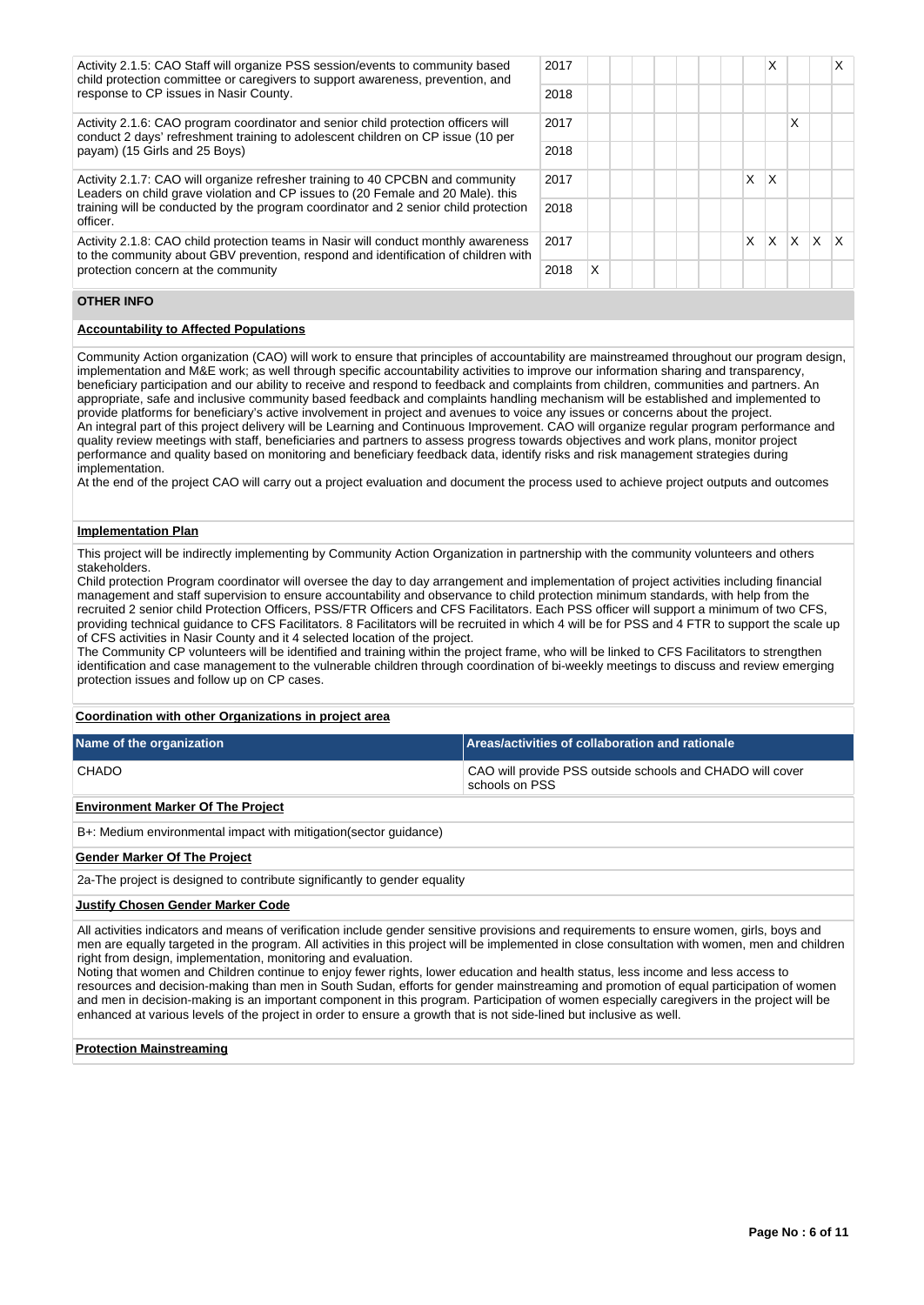South Sudan in one of countries where male dominance reigns. All CAO's programs have been, and shall continue to be strictly sensitive to the special considerations for the protection of all the different sectors.

Among other things, CAO shall adhere to the following standards:

- a) Include gender sensitive indicators and monitoring techniques;
- b) Ensure women are consulted, without men present, at all stages;
- c) Gather and analyze information related to men's and women's differing needs and dis aggregate information as much as possible;
- d) Relate project activities to CAO's overall gender strategy, especially with regard to policy and advocacy elements;
- e) Ensure women are aware of the project's channels for handling their complaints, and they should feel free to express their concerns;
- f) Promote women's participation, dignity and empowerment;
- g) Ensure that women actively participate in decision making, in project design and implementation;

h) Prevent violence against women.

# **Country Specific Information**

#### **Safety and Security**

The security situation is anticipated to normalized through the on going peace talks and peace keeping availed by some partners on ground thus the safety during

this project implementation period will be guaranteed.

#### **Access**

The access to the project location will be through air transport and water transport and this will be feasible as long as the security situation is calm.

# **BUDGET**

| Code | <b>Budget Line Description</b>                                                                                                                                                                                                                                                                                 |   | D / S Quantity | <b>Unit</b><br>cost   | <b>Duration</b><br>Recurran   charged<br>ce | $\%$<br>to CHF | <b>Total Cost</b> |
|------|----------------------------------------------------------------------------------------------------------------------------------------------------------------------------------------------------------------------------------------------------------------------------------------------------------------|---|----------------|-----------------------|---------------------------------------------|----------------|-------------------|
|      | 1. Staff and Other Personnel Costs                                                                                                                                                                                                                                                                             |   |                |                       |                                             |                |                   |
| 1.1  | <b>Executive Director</b>                                                                                                                                                                                                                                                                                      | S |                | $1 \mid 2,500$<br>.00 | 6                                           | 10.00          | 1,500.00          |
|      | Executive Director will provide oversight on the project as part of the larger country portfolio; He/she will dedicate 10% of his/her<br>time                                                                                                                                                                  |   |                |                       |                                             |                |                   |
| 1.2  | <b>Project Coordinator</b>                                                                                                                                                                                                                                                                                     | D |                | $1 \mid 2,000$<br>.00 | 6                                           | 40.00          | 4.800.00          |
|      | Overall coordinator of project, responsible for oversight and supervision of all program and operations aspects, including liaising<br>with partners, engaging government, organizing training programs, and working with other stakeholders. The position will<br>dedicate 30% of his/her time to the project |   |                |                       |                                             |                |                   |
| 1.3  | Finance Manager                                                                                                                                                                                                                                                                                                | S |                | $1 \mid 2,000$<br>.00 | 6                                           | 10.00          | 1,200.00          |
|      | He will provide high level finance management support, including review of all finance reports and donor compliance<br>accountability. S/he will dedicate 10 % of his time to the project.                                                                                                                     |   |                |                       |                                             |                |                   |
| 1.4  | <b>Child Protection Officer</b>                                                                                                                                                                                                                                                                                | D |                | 2 700.0<br>$\Omega$   | 6                                           | 100.00         | 8,400.00          |
|      | The 2 senior child Protection officer will oversee the 4 payam that are covering by the project and report to the Project<br>coordinator, who will be a technical person in charge of coordinating all project activities in the field,                                                                        |   |                |                       |                                             |                |                   |
| 1.5  | FTR and PSS officers                                                                                                                                                                                                                                                                                           | D |                | 4 400.0<br>$\Omega$   | 6                                           | 100.00         | 9,600.00          |
|      | the 2 FTR and 2 PSS officer will supervise the facilitators and project location to monitoring the smooth running of the project and<br>report to senior child protection officers                                                                                                                             |   |                |                       |                                             |                |                   |
| 1.6  | <b>Field Admin</b>                                                                                                                                                                                                                                                                                             | D | 1 <sup>1</sup> | 300.0<br>$\Omega$     | 6                                           | 50.00          | 900.00            |
|      | The field admin will be supporting the implementation of the project to help obtain a good result.                                                                                                                                                                                                             |   |                |                       |                                             |                |                   |
| 1.7  | 4 FTR facilitator and 4 PSS facilitators                                                                                                                                                                                                                                                                       | D | 8              | 100.0<br>0            | 6                                           | 50.00          | 2,400.00          |
|      | The facilitators will be 8 both FTR and PSS and each will be in charge of the location with FTR and PSS officer                                                                                                                                                                                                |   |                |                       |                                             |                |                   |
|      | <b>Section Total</b>                                                                                                                                                                                                                                                                                           |   |                |                       |                                             |                | 28,800.00         |
|      | 2. Supplies, Commodities, Materials                                                                                                                                                                                                                                                                            |   |                |                       |                                             |                |                   |
| 2.1  | Boat Hiring for Supplies transportation in Field location                                                                                                                                                                                                                                                      | S |                | $1 \mid 250.0$<br>0   | 2                                           | 100.00         | 500.00            |
|      | Transportation of supplies from Jikmir to mandeang @ 250 USD one way in quarter one and one way in quarter two 250 USD                                                                                                                                                                                         |   |                |                       |                                             |                |                   |
| 2.2  | Construction and rehabilitation of 4 CFS centre jikmir and<br>Madeang in Nasir county                                                                                                                                                                                                                          | S |                | 1 750.0<br>0          | 4                                           | 100.00         | 3,000.00          |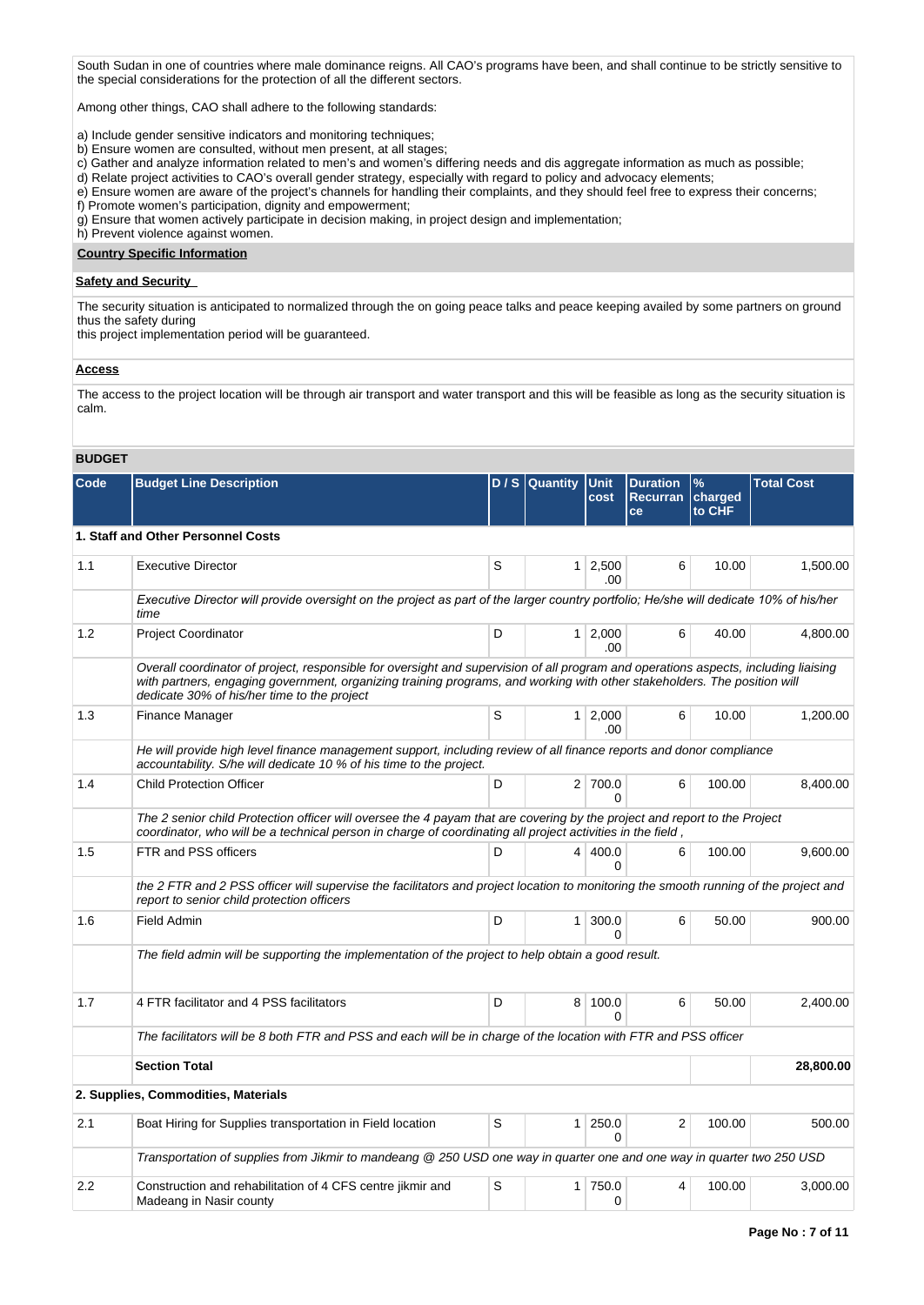|              | Purchase of local material, fencing, girls and boys toilet construction at the CFS and fencing, each Center is estimated for 750<br>USD                                                                                                                                                                               |           |                 |                   |              |        |           |
|--------------|-----------------------------------------------------------------------------------------------------------------------------------------------------------------------------------------------------------------------------------------------------------------------------------------------------------------------|-----------|-----------------|-------------------|--------------|--------|-----------|
| 2.3          | Induction/refreshment training to the newly recruiting staff of<br>fTR staff and Facilitators on SOPS and others FTR procedures<br>to provide timely and quality FTR services                                                                                                                                         | D         | 8               | 20.00             | 4            | 100.00 | 640.00    |
|              | 8 participants each 20 usd for foof allowance and transportation<br>be cause CAO will not provide food during the training, due to high price of commodites in Jikmir.                                                                                                                                                |           |                 |                   |              |        |           |
| 2.4          | Provide alternative family care support to UACs who are alone                                                                                                                                                                                                                                                         | D         |                 | 20 30.00          | $\mathbf{1}$ | 100.00 | 600.00    |
|              | Provision of nonfood and foof item to the most vulnerable children that cannot be support by caregivers in some extend the target<br>is 20 children and each child will be 30 USD                                                                                                                                     |           |                 |                   |              |        |           |
| 2.5          | Provide direct support or referral to 30 children in the highest<br>vulnerable families before reunification                                                                                                                                                                                                          | D         | 30 <sup>1</sup> | 30.00             | 1            | 100.00 | 900.00    |
|              | Target is 30 bases on the prioritization made by the UNICEF to the UASC or children with protection concerns. our team will use<br>30 USD per each child's reunification package and others nonfood item during the reunification stage base on the need, this will<br>help the vulnerability of the children         |           |                 |                   |              |        |           |
| 2.6          | 2 day capacity building training to child protection, PSS staff<br>and CFS facilitators to provide quality child-friendly spaces<br>with minimum standards and prevent violations against boys<br>and girls.                                                                                                          | D         | 8               | 20.00             | 4            | 100.00 | 640.00    |
|              | 8 participants each 20 usd for foof allowance and transportation<br>be cause CAO will not provide food during the training, due to high price of commodites in Jikmir.                                                                                                                                                |           |                 |                   |              |        |           |
| 2.7          | Organize Monthly PSS session/events (3 hours each) to 60<br>caregivers to support awareness, prevention, and response to<br>CP issues in Nasir County.                                                                                                                                                                | D         |                 | 60 20.00          | 6            | 100.00 | 7,200.00  |
|              | Each session per month is 1200 each Caregivers is 20 USD for DSA and transportation for those who stay across river.                                                                                                                                                                                                  |           |                 |                   |              |        |           |
| 2.8          | Provide monthly CBPSS sessions (3 hours each) to continue<br>60 teachers/PTAs, (20 Female and 20 Male)                                                                                                                                                                                                                | D         |                 | 60 20.00          | 6            | 100.00 | 7,200.00  |
|              | Each session per month is 1200 each PTA/Teacher is 20 USD for DSA and transportation for those who are staying far or cross<br>river                                                                                                                                                                                  |           |                 |                   |              |        |           |
| 2.9          | Conduct 2 days' refreshment training to adolescent children on   D<br>CP issue (10 per payam) (15 Girls and 25 Boys)                                                                                                                                                                                                  |           | 40 l            | 20.00             | 2            | 100.00 | 1,600.00  |
|              | CAO will not provide food during the training to the participants. Each participant will be provide with 20 per day as food<br>allowance and transportation outside the town                                                                                                                                          |           |                 |                   |              |        |           |
| 2.10         | organize refresher training to 40 CPCBN and community<br>Leaders on child grave violation and CP issues to (20 Female<br>and 20 Male). this training will be conducted by the program<br>coordinator and 2 senior child protection officer                                                                            | D         | 40              | 20.00             | 4            | 100.00 | 3,200.00  |
|              | CAO will not provide any refreshment during the 4 hours meeting, each participant will be proive with 20 for tea/water and soda<br>including transport for those outside town (Quarter one 1600 USD and Quarter two 1600 USD)                                                                                         |           |                 |                   |              |        |           |
| 2.11         | Monthly Community dialogue/ Meeting and campaigning by<br>PTA at the and caregiver and PSS in prevention messages                                                                                                                                                                                                     | D         |                 | 60 15.00          | 6            | 100.00 | 5,400.00  |
|              | DSA and transportation will be provide for the meeting and each Participant 15 USD                                                                                                                                                                                                                                    |           |                 |                   |              |        |           |
|              | <b>Section Total</b>                                                                                                                                                                                                                                                                                                  |           |                 |                   |              |        | 30,880.00 |
| 3. Equipment |                                                                                                                                                                                                                                                                                                                       |           |                 |                   |              |        |           |
| 3.1          | <b>Printers</b>                                                                                                                                                                                                                                                                                                       | D         | $\mathbf{1}$    | 600.0<br>$\Omega$ | 1            | 50.00  | 300.00    |
|              | This will be used to prints the weekly, monthly and quarterly report and compile for easy monitoring                                                                                                                                                                                                                  |           |                 |                   |              |        |           |
| 3.2          | Thuraya                                                                                                                                                                                                                                                                                                               | D         | 1               | 800.0<br>0        | 1            | 100.00 | 800.00    |
|              | CAO need communication for general coordination of project activities. The cost has been estimated based on current local<br>market prices                                                                                                                                                                            |           |                 |                   |              |        |           |
| 3.3          | Computer                                                                                                                                                                                                                                                                                                              | D         | 1 <sup>1</sup>  | 850.0             | 1            | 100.00 | 850.00    |
|              | CAO received two laptops from UNICEF for CPIMS use and reporting activities in others Field location. This computer is<br>important for reporting all activities and preparation of training materials for Nasir program at the field level. The cost has been<br>estimated based on the current local market prices. |           |                 |                   |              |        |           |
|              | <b>Section Total</b>                                                                                                                                                                                                                                                                                                  |           |                 |                   |              |        | 1,950.00  |
|              | 4. Contractual Services                                                                                                                                                                                                                                                                                               |           |                 |                   |              |        |           |
| NA.          | NA                                                                                                                                                                                                                                                                                                                    | <b>NA</b> | 0               | 0.00              | 0            | 0      | 0.00      |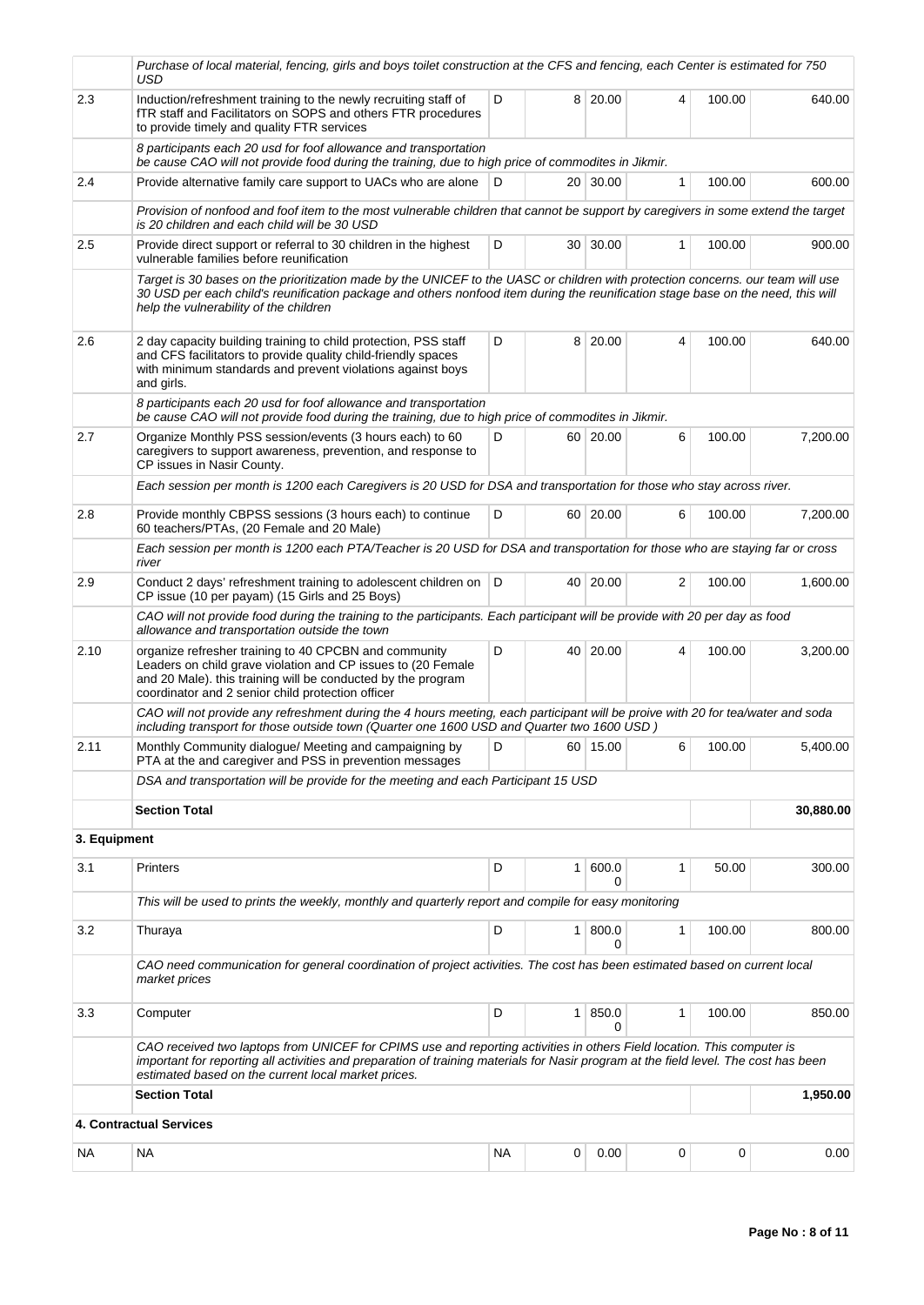|           | <b>NA</b>                                                                                                                                                                                                                                                                                                                                                                                                                                 |             |              |                       |                |        |          |
|-----------|-------------------------------------------------------------------------------------------------------------------------------------------------------------------------------------------------------------------------------------------------------------------------------------------------------------------------------------------------------------------------------------------------------------------------------------------|-------------|--------------|-----------------------|----------------|--------|----------|
|           | <b>Section Total</b>                                                                                                                                                                                                                                                                                                                                                                                                                      |             |              |                       |                |        | 0.00     |
| 5. Travel |                                                                                                                                                                                                                                                                                                                                                                                                                                           |             |              |                       |                |        |          |
| 5.1       | UNHAS flight cost for Executive Director during field monitoring S                                                                                                                                                                                                                                                                                                                                                                        |             | 1            | 550.0<br>0            | 2              | 100.00 | 1,100.00 |
|           | "The person who oversees all projects and travel to the field to monitor performance of all projects activities. estimated of the<br>case based on the current flight companies cost of UNHAS, and some of the the budget line will be used to provide per diems<br>and accommodation allowance in the Field" 275X2=550. Executive Director will travel to monitor progress of the project twice<br>during the life cycle of the project. |             |              |                       |                |        |          |
| 5.2       | UNHAS flight cost for Program manager during field monitoring   D                                                                                                                                                                                                                                                                                                                                                                         |             | 1            | 550.0<br>0            | 3              | 100.00 | 1.650.00 |
|           | The person in charge of coordinating all project activities in the field. The cost has been estimated based on the current flight<br>companies cost of UNHAS 275x2=550. Program Manager will travel 3 times during the life cycle of the project to monitor<br>progress of the project activities and provide technical support.                                                                                                          |             |              |                       |                |        |          |
| 5.3       | UNHAS flight cost for M & E Officer during field monitoring                                                                                                                                                                                                                                                                                                                                                                               | S           | 1            | 550.0<br>0            | $\overline{2}$ | 100.00 | 1,100.00 |
|           | "The responsible person for monitoring and evaluation of project activities and collect field data and reports. The cost has been<br>estimated based on the current flight companies cost of UNHAS." Quarter one and two                                                                                                                                                                                                                  |             |              |                       |                |        |          |
| 5.4       | Transportation of CAO staff for FTR monitoring and follow ufat<br>the field level Nasir                                                                                                                                                                                                                                                                                                                                                   | D           |              | 4 150.0<br>0          | 6              | 100.00 | 3.600.00 |
|           | Staff need to be provide with transport to accomplish their work on time because nasir is occupy by the water in most part of it<br>and Jingmir can be access through river                                                                                                                                                                                                                                                               |             |              |                       |                |        |          |
|           | <b>Section Total</b>                                                                                                                                                                                                                                                                                                                                                                                                                      |             |              |                       |                |        | 7,450.00 |
|           | 6. Transfers and Grants to Counterparts                                                                                                                                                                                                                                                                                                                                                                                                   |             |              |                       |                |        |          |
| <b>NA</b> | <b>NA</b>                                                                                                                                                                                                                                                                                                                                                                                                                                 | <b>NA</b>   | 0            | 0.00                  | 0              | 0      | 0.00     |
|           | <b>NA</b>                                                                                                                                                                                                                                                                                                                                                                                                                                 |             |              |                       |                |        |          |
|           | <b>Section Total</b>                                                                                                                                                                                                                                                                                                                                                                                                                      |             |              |                       |                |        | 0.00     |
|           | 7. General Operating and Other Direct Costs                                                                                                                                                                                                                                                                                                                                                                                               |             |              |                       |                |        |          |
| 7.1       | Stationary and office materials and training materials                                                                                                                                                                                                                                                                                                                                                                                    | S           | 1            | 500.0<br>0            | 6              | 30.00  | 900.00   |
|           | Please explain. No lumpsum allowed.                                                                                                                                                                                                                                                                                                                                                                                                       |             |              |                       |                |        |          |
| 7.2       | Office Rent of Juba Office                                                                                                                                                                                                                                                                                                                                                                                                                | S           | 1            | 500.0<br>0            | 6              | 30.00  | 900.00   |
|           | SSHF will provide 30% of the renting                                                                                                                                                                                                                                                                                                                                                                                                      |             |              |                       |                |        |          |
| 7.3       | Field office maintenance                                                                                                                                                                                                                                                                                                                                                                                                                  | $\mathsf S$ | $\mathbf{1}$ | 400.0<br>0            | 6              | 30.00  | 720.00   |
|           | CAO field office will be support at 30% on the project USD 30 per month                                                                                                                                                                                                                                                                                                                                                                   |             |              |                       |                |        |          |
| 7.4       | Bank charges                                                                                                                                                                                                                                                                                                                                                                                                                              | D           | 1            | 125.0<br>0            | 6              | 80.00  | 600.00   |
|           | Funds transfer and withdrawal charges and maintenance charge estimated at USD 1,000 during the project period,                                                                                                                                                                                                                                                                                                                            |             |              |                       |                |        |          |
| 7.5       | Fuel for vehicle and Generator in juba and Nasir                                                                                                                                                                                                                                                                                                                                                                                          | D           |              | 2 500.0<br>0          | 6              | 50.00  | 3,000.00 |
|           | Fuel is needed fur runing of office 125 gemerator and 125 vehicles per month                                                                                                                                                                                                                                                                                                                                                              |             |              |                       |                |        |          |
| 7.6       | Office supplies and consumables-Juba and Nasir                                                                                                                                                                                                                                                                                                                                                                                            | S           |              | $2 \mid 1,000$<br>.00 | 6              | 25.00  | 3,000.00 |
|           | Supplies include training materials office supplies in Field and Juba, lock for the Forms                                                                                                                                                                                                                                                                                                                                                 |             |              |                       |                |        |          |
| 7.7       | Communication (mobile phones+thuraya bills) Nasir nd Juba                                                                                                                                                                                                                                                                                                                                                                                 | S           |              | 2   600.0<br>0        | 6              | 25.00  | 1,800.00 |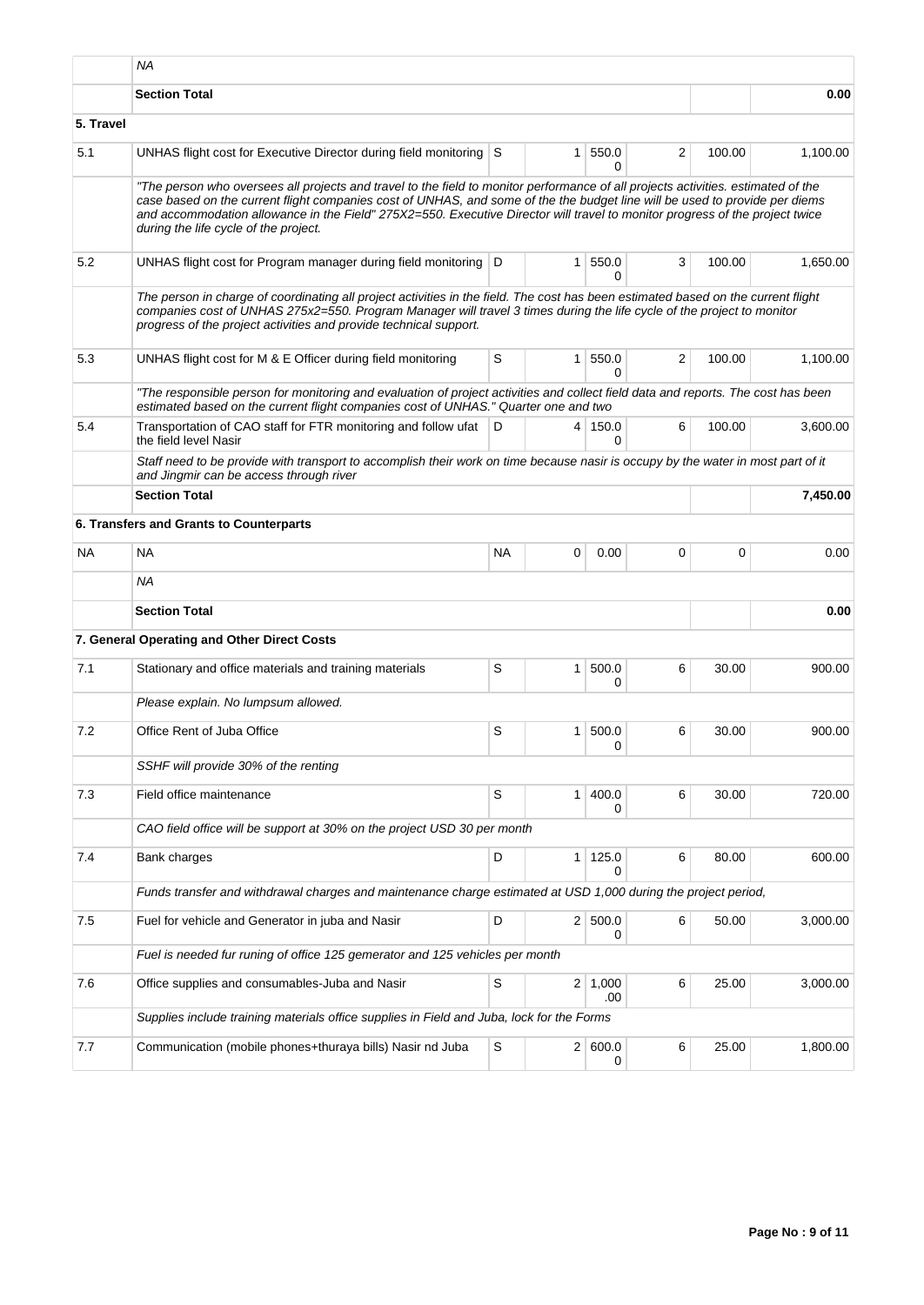|                               | Communication during emergencies process, the Thuraya should will be use in the field for the communication for emergencies<br>or urgent report (120 thuraya and 30 for Mobile coordination in Juba) |        |           |  |  |  |
|-------------------------------|------------------------------------------------------------------------------------------------------------------------------------------------------------------------------------------------------|--------|-----------|--|--|--|
|                               | <b>Section Total</b>                                                                                                                                                                                 |        | 10,920.00 |  |  |  |
| <b>SubTotal</b>               |                                                                                                                                                                                                      | 366.00 | 80,000.00 |  |  |  |
| <b>Direct</b>                 |                                                                                                                                                                                                      |        | 64,280.00 |  |  |  |
| Support                       |                                                                                                                                                                                                      |        | 15,720.00 |  |  |  |
| <b>PSC Cost</b>               |                                                                                                                                                                                                      |        |           |  |  |  |
| <b>PSC Cost Percent</b>       |                                                                                                                                                                                                      |        | 5.00      |  |  |  |
| <b>PSC Amount</b>             | 4,000.00                                                                                                                                                                                             |        |           |  |  |  |
| <b>Total Cost</b>             |                                                                                                                                                                                                      |        | 84,000.00 |  |  |  |
| Property of the second second |                                                                                                                                                                                                      |        |           |  |  |  |

# **Project Locations**

| <b>Location</b> | <b>Estimated</b><br>percentage<br>of budget<br>for each<br><b>location</b> | <b>Estimated number of beneficiaries</b><br>for each location |                                    |  |  | <b>Activity Name</b> |
|-----------------|----------------------------------------------------------------------------|---------------------------------------------------------------|------------------------------------|--|--|----------------------|
|                 |                                                                            |                                                               | Men   Women   Boys   Girls   Total |  |  |                      |
| Upper Nile      |                                                                            |                                                               |                                    |  |  |                      |